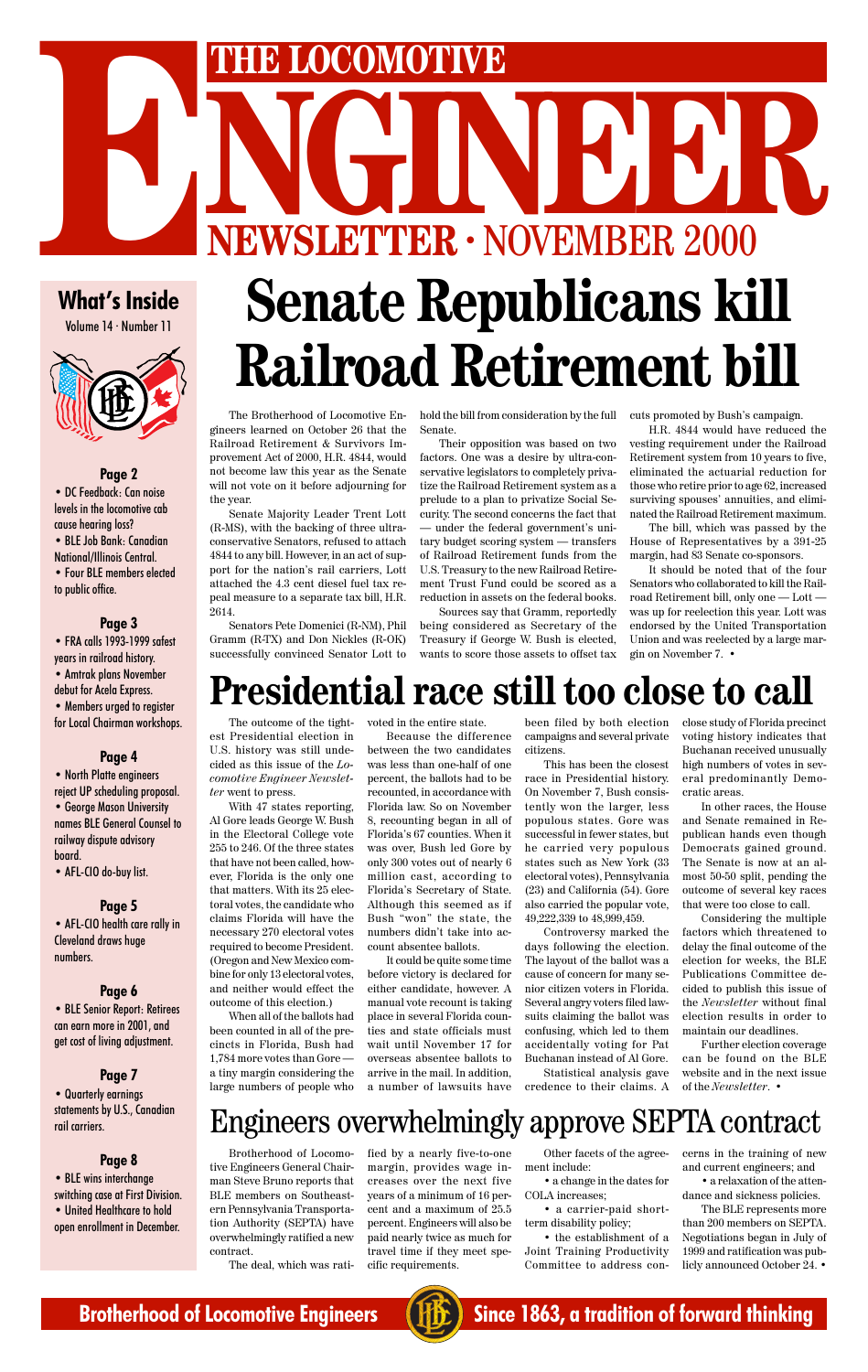# **LEGISLATIVE UPDATE**

Do you have a question about federal laws, Federal Railroad Administration rules that impact your job, or about pending legislation governing our industry? Send it to:

#### **D.C. Feedback, Brotherhood of Locomotive Engineers 10 G. Street N.E., Suite 480 Washington, DC 20002**

Or you can fax your questions to (202) 347-5237; or via e-mail to: bledc@aol.com.

If the BLE's National Legislative Office does not have the answer on hand (such as a federal interpretation), they'll get back to you as soon as possible. Select questions and answers will be published regularly in the pages of the *Locomotive Engineer Newsletter*.

This month's installment of DC Feedback deals with noise levels inside locomotive cabs.

• • • It has been well established that continuous exposure to high noise levels will result in hearing loss. Noise-induced hearing loss is caused by onetime exposure to extremely loud sound or by exposure to sounds at high decibels over months or years. It occurs when the delicate hair cells in the inner ear that translate sound waves into nerve impulses are damaged.

If you think that you are an exception and noise does not bother you, there is a good chance that you may have experienced hearing loss. To understand noise-induced hearing loss we should look at the way sound is measured.

The intensity of loudness of noise is measured in decibels (dB). The decibel is a dimensionless unit based on the logarithm of the ratio of a measured quantity to a reference quantity. It is a measurement of the amount of sound energy and is related to sound pressure. Because it is a logarithmic scale, an increase of one bel produces a doubling of sound intensity. In other words, a noise level of 90 dB is two times as intense as a noise level of 80 dB and four times as intense as a noise level of 70 dB. If the dB reading is followed by an (A), then it is an indicator that the dosimeter unit that recorded the sound was set with a parameter known as the A-scale.

The legal standard under Occupational Safety and Health Act (OSHA) is 90 dB(A) exposure over an eight-hour work day. When noise levels at or above that limit are reached, certain provisions for noise reduction or mitigation through hearing conservation must occur. For example, if the time-weighted average noise level in your workplace was twice the allowable level for an eight hour shift, the permissible exposure would be limited to four hours, or half the period.

To give you a basis for understanding the relative "loudness" of sound pressures in decibels (dB) the table to the right provides sound levels in decibels for familiar environments.

The perception of sound is also relative. Some sounds can be purposely irritating (sirens or some of the newer locomotive horns) while others, even at higher decibels, may be less so. Sound becomes uncomfortable at 120 dB, the threshold of discomfort is 130 dB, and that of pain is 140 dB. It is believed that prolonged daily exposure to noise levels higher than 90 dB will cause hearing loss.

#### **So, how loud is it?**

Sound levels inside the cab of a locomotive depend on a large number of variables. Among those variables are: the type of locomotive; position of windows and doors; horn placement and air pressure to the horn; radio volume control; air exhaust characteristics; audible warning devices; proximity to reflective surfaces; use of the dynamic

# **DC Feedback: Can noise levels in the locomotive cab cause hearing loss?**

brake; use of equipment such as heater or air conditioning fans; general age and condition of the locomotive; and the nature of the run with its associated demands for power, dynamic brake, and horn use.

According to actual measurements, the sound level in cabs has reached a peak as high as 145 dB(A). It is assumed this would be in situations where the horn was in use and reflective surfaces permitted the sound to enter through open cab windows (some locomotive horns have been measured at over 116 dB(A) 100 feet in front of the locomotive). Measurements inside the cab also indicate levels of sound over a 100 dB(A) for extended periods of time.

Time of exposure is a significant factor in the development of noise-induced hearing loss. For OSHA and Federal Railroad Administration (FRA) purposes those time periods are based on a time-weighted average (TWA). OSHA and FRA's allowable exposure is 90 dB(A) for 8 hours. Since railroad employees can be exposed for up to 12 hours under the House of Service Act, FRA looks at 87 dB(A) as the limit.

Since 1992, FRA has conducted measurements of 350 locomotives. The FRA data is not a true random sample of locomotives or locomotive operating conditions; therefore, appropriate caution should be used when characterizing the findings. Approximately 16% of the 350 total measurements of locomotives exceeded 87 dB TWA. For 73 locomotive engineers (who were on lead locomotives where the horn was used) 38% of the measurements were found to exceed 87 dB.

Recent recommendations from the National Institute for Occupational Safety and Health (NIOSH) suggest a standard of 85 dB(A) in locomotive cabs is a better target to decrease the risk for hearing loss when exposed for an 8-hour period. Nearly all railroads have a hearing conservation program where hearing protection is offered. It is a good practice to use hearing protection when in a locomotive cab, especially older locomotives where conditions of open windows and long runs create exposure levels that will cause noise induced hearing loss. •

# **BLE Job Bank**

### Canadian National/Illinois Central

**Employment Opportunity:** Locomotive Engineer **Locations:** Chicago, Waterloo, Troy, Jackson, New Orleans, Baton Rouge

CN/IC is seeking qualified candidates for the position of locomotive engineer to operate its trains between various locations in the United States. Preference will be given to fully qualified candidates. CN/IC requires engineer certification or railroad brakeman experience. Candidates must possess a current driver's license and are required to pass written pre-employment tests, drug screening and a physical, including a color vision test.

Benefits include health insurance, dental insurance, 401-K plan and employee share investment plan. Salary and benefits are defined in the collective agreement. This position requires union membership after a probationary period.

Interested applicants should specify the position of locomotive engineer and location. Fax resume to Recruitment & Selection at (312) 755-7575 or submit it online at:

www.cn.ca/cnwebsite/cnwebsite.nsf/Public/en\_CareerParentFrame

Four BLE members were elected to political office on November 7, but a potential fifth lost in a race similar to the Al Gore versus George W. Bush nail-biter in Florida.

The four victorious BLE members are:

• Kent S. Kunz of BLE Division 228 in Pocatello, Idaho;

• L. Brent Boggs, BLE Political Affairs Coordinator and a member of BLE Division 751 in Gassaway, W.Va.;

• Pat Johnson of BLE Division 125 in Clinton, Iowa; and

• James Chappelle, New Jersey State Legislative Board Chairman and member of BLE Division 53 in Jersey City, N.J. In a bitterly disappointing loss, Joe Barrett of BLE Division 115 (Cheyenne, Wyo.) ran as the Democratic challenger for a seat in District Eight of the Wyoming State Legislature.

On election night, Brother Barrett was declared the winner and interviewed by several Wyoming newspapers, radio and television stations. Then, just as in the Presidential election, came the stunning news.

In the final tally, which included absentee ballots that were previously overlooked, the incumbent won by 94 votes.

"Everyone on the campaign was really upset," said Barrett, who did not request a recount but indicated that he may run again in two years.

Of the four victorious BLE

### **Four BLE members elected on Nov. 7**

| <b>Various Sources of Noise</b>                                                                                      |         |
|----------------------------------------------------------------------------------------------------------------------|---------|
| Rock Concert (at ground zero is beyond measurement)                                                                  | $150 +$ |
| Jet engine                                                                                                           | 140     |
| <b>Explosive actuated tool</b>                                                                                       | 130     |
| Hockey game crowd                                                                                                    | 120     |
| Air grinder                                                                                                          | 110     |
| <b>Gasoline chain saw</b>                                                                                            | $100 +$ |
| Locomotive horn (minimum level, as required by law, at 100 feet forward of the<br>locomotive in direction of travel) | 96      |
| Lawn mower at operators ear                                                                                          | 95      |
| Diesel truck (40 mph at 50 feet)                                                                                     | 85      |
| Garbage disposal (at 3 feet)                                                                                         | 80      |
| Average home or office                                                                                               | 75      |
| Passenger car (50 mph at 50 feet)                                                                                    | 70      |
| Conversation (at 3 feet)                                                                                             | 60      |
| Quiet room                                                                                                           | 40      |

members, Kunz was reelected to the Idaho House of Representatives by an unofficial count of 10,048 to 2,833; Boggs regained his seat in West Virginia's House of Delegates by a large margin, 5,615 to 1,250; Johnson was elected to the County Board of Supervisors for Carroll County, Ill.; and Chappelle will serve his second term as a City Councilman for the Borough of South Belmar, N.J. Chappelle was reelected by a 463-230 majority.

BLE Division 504 member Bill Wilson (Great Falls, Mont.), who had served in the Montana State Senate for years, was excluded from running again by Montana's term limits rule. •

But one falls short in race with a twist similar to Gore vs. Bush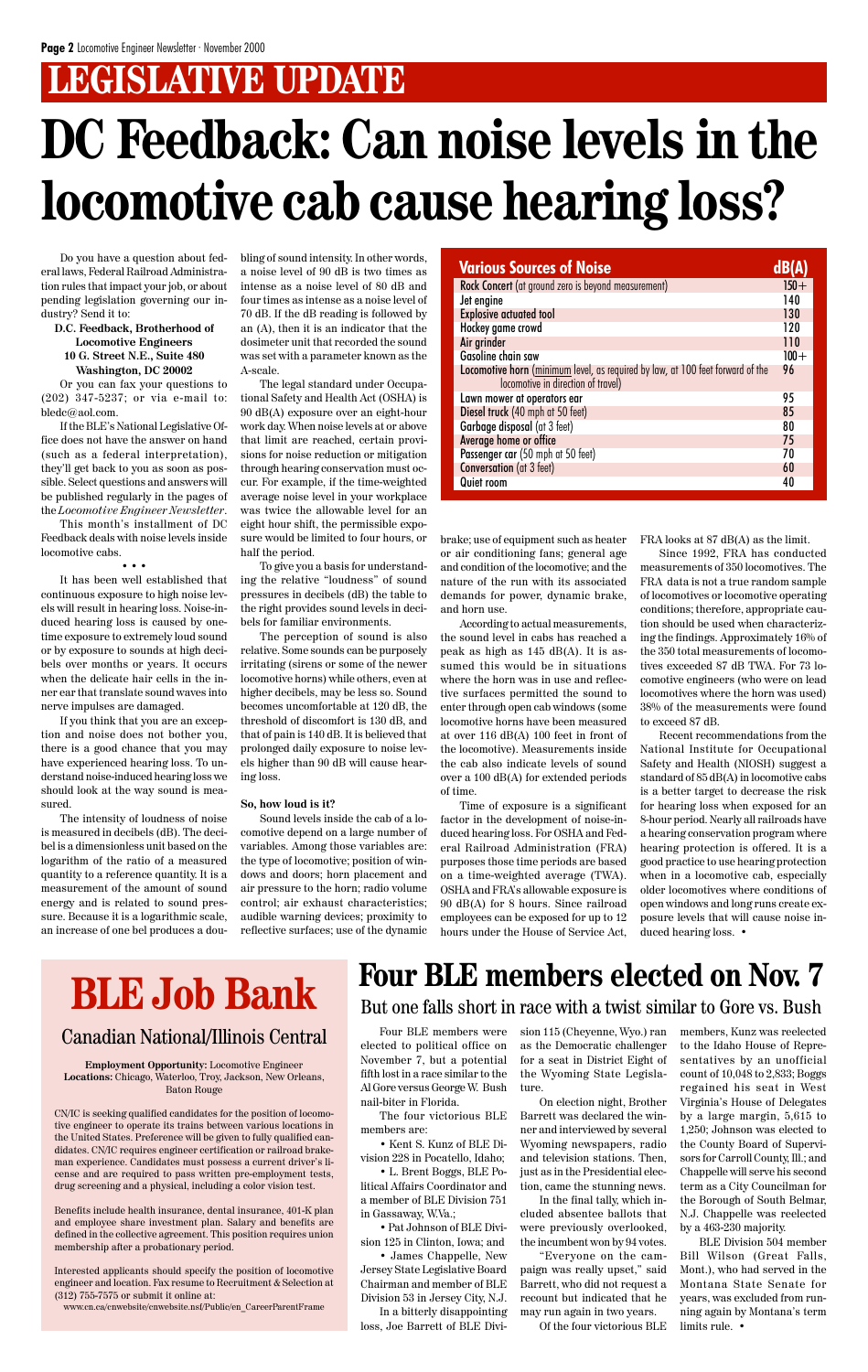## **B NEW**

Federal Railroad Administration-led partnerships with rail labor, management and others helped reduce train accident fatalities by 87 percent, rail employee casualties by nearly 34 percent, and highway rail crossing fatalities by more than 35 percent, according to a new report released October 25 by the Federal Railroad Administration (FRA).

This comprehensive rail transportation report on safety best practices and technology development indicates that since 1993 record safety lows were achieved while freight and passenger traffic increased to all time highs.

The report, *FRA 2000 — Federal Railroad Administration — A Report to the Nation*, is an extensive guide for rail transportation industry leaders, state and local government officials faced with the challenges and opportunities for rail transportation in their communities, and citizens who want to understand how rail transportation impacts their lives.

"Leadership, partnership and results — these three words embody the core spirit and professionalism of the women and men of today's Federal Railroad Administration," said Federal Railroad Administrator Jolene M. Molitoris. "Our job, however, is not done. With safety as our North Star and by working with our industry partners, we can achieve our ultimate goal of zero tolerance for accidents, injuries and fatalities in rail transportation."

While key statistical measures of fatalities, injuries and accidents are down dramatically, BLE President Edward Dubroski says there is room for improvement, given the high number of fatalities involving BLE members over the past seven years.

"Work still needs to be done," Dubroski said. "There have been BLE 32 members killed in the line of duty since 1993. Our Brotherhood will continue to fight for safety in memory of our fallen Brothers."

However, the BLE President complimented Administrator Molitoris for her fight to reach the goal of "zero tolerance" for injury and death in the rail industry.

"Administrator Molitoris has been driven in her goal of zero tolerance," he said. "Without question, her ability to foster working relationships between labor and management has helped improve safety."

The FRA is committed to making America's transportation system the safest, most economically sound and most environmentally friendly in the world. The Report sets the stage for future progress in achieving FRA's goal of zero tolerance for railroad safety hazards.

The report is available on the FRA website at http://www.fra.dot.gov. •

# **FRA calls 1993-99 safest years in rail history**

### But there is much more room for improvement, BLE President Dubroski says

W.A. Connor Sr. • June 26, 2000 Yvan Theriault • December 30, 1999 R. A. Oertwig • November 6, 1999 Carl Finzel • August 11, 1999 Arnold Roth • August 11, 1999 Don Blain • April 23, 1999 Kevin Lihou • April 23, 1999 Roger H. Bell • January 17, 1999 David Butler • May 13, 1998 J.L. (Joe) King • December 11, 1997 R.W. Adams • August 21, 1997 Michael E. Brown • July 2, 1997 Kelvin N. Winters • June 7, 1997 Terrance (Terry) Allen Gallis • March 26, 1997 William B. Smith • September 24, 1996 Tom L. Shay • August 20, 1996 Jake Elder • August 13, 1996 J.M. Roybal • February 21, 1996 Ricky M. Orr • February 16, 1996 Alfonso S. De Bonis • February 9, 1996 John DeCurtis • February 9, 1996 Dale W. Gibson • November 18, 1995 Randall L. Moses • September 21, 1995 Peter Whitehead • January 20, 1995 F.H. "Rick" Bonnell • July 25, 1994 Tim V. Anderson • June 8, 1994 Robert Brooks Woodward Sr. • May 16, 1994 J.L. Plunk • February 26, 1994 Mark A. Poler • November 11, 1993 Wayne R. Kronberger • November 11, 1993 Billy R. Hall • September 22, 1993 Mike D. Vinet • September 22, 1993

### IN THE LINE OF DUTY **BLE Members, 1993-2000**

The BLE Education & Training Department will conduct two local chairman workshops in 2001, and chairmen are urged to register soon because space is available on a first-come, firstserved basis.

A total of 30 slots (out of a possible 50) are available at this time, 15 per workshop. The first is February 4-9 and the second is May 20-25, 2001. Both will take place on the campus of the George Meany Center in Silver Spring, Md.

Local chairmen will be given indepth training on representing members, enforcing contracts, exercising leadership and building member support.

The course will include BLE orga-

nizational structure and functions, representing members at disciplinary and decertification hearings, union leadership skills, claim and grievance handling, and writing skills. A highlight of the seminars will come when attendees participate in hands-on simulated disciplinary hearings.

Room and board is \$125 per person daily for a single room; \$95 per person daily for a double room. The charge includes all meals. Spouses are charged \$65 daily, including meals. All other costs at the Center are paid by the International, including a graduation banquet and ceremony. After they register, participants will be sent a packet from the Meany Center with instructions and directions to the campus.

To register, contact Barbara Kara at (216) 241-2630, ext. 238, or e-mail: kara@ble.org. •

### Local chairmen urged to register soon for 2001 workshops

# **Amtrak plans November debut for Acela Express high speed service**

The era of American high-speed rail will dawn November 16 when Amtrak launches 150 mph Acela Express service on the Northeast Corridor, the Corporation announced as it accepted the first of 20 trainsets on October 18.

The launch will consist of daylong ceremonial activities running from Washington north to New York and Boston to mark the history-making event. Revenue service between Washington and Boston will start December 11. Tickets go on sale November 29.

"Acela Express is the leader of all that is yet to come as high-speed rail speeds all across this country," said Wisconsin Gov. Tommy Thompson, the chair of Amtrak's Board of Directors. "The travelling public is sending a distress call to escape our nation's endless traffic jams and airport gridlock." Regularly scheduled service for Acela Express will begin with one trip daily in each direction between Washington and Boston. The train will reach its top speed of 150 mph between Boston and New York — 50 mph faster than today's trains completing that leg of the journey in three hours, 23 minutes. The Washington-New York portion will take two hours, 44 minutes, make six stops and achieve a top speed of 135 mph.

The train will serve BWI Airport, Baltimore, Wilmington, Philadelphia, Trenton, Newark, New York, New Haven, Providence and three stations in the Boston area — Route 128, Back Bay and South Station. Oneway fares for Business Class are \$143 between New York and Washington and \$120 between Boston and New York, with upgrades available to First Class.

Amtrak will begin regularly scheduled service after delivery of the second trainset and will increase service as it receives more trainsets every month from the manufacturing consortium of Bombardier ALSTOM. By the time all 20 trainsets are delivered next summer, Amtrak will be running 19 roundtrips daily between New York and Washington and 10 roundtrips between Boston and New York.

Acela Express is an all-new train that generates 12,500 horsepower utilizing the electric propulsion system of the French TGV, manufactured by ALSTOM. It incorporates an advanced tilt technology system developed by Bombardier that improves ride quality as the train travels through curves at high speeds.

The 20 trainsets are part of an \$800 million contract with Bombardier that also includes 15 high horsepower locomotives to power existing trains and new maintenance facilities in Boston, New York and Washington.

Each train consists of locomotives on the front and rear with six passenger coaches in between, including a First Class Car, four Business Class cars and a Café car. Seating is available for 304 passengers. Each seat is equipped with electric outlets to plug in laptop computers, three channels of audio entertainment, adjustable headrests and large fold-down tray tops.

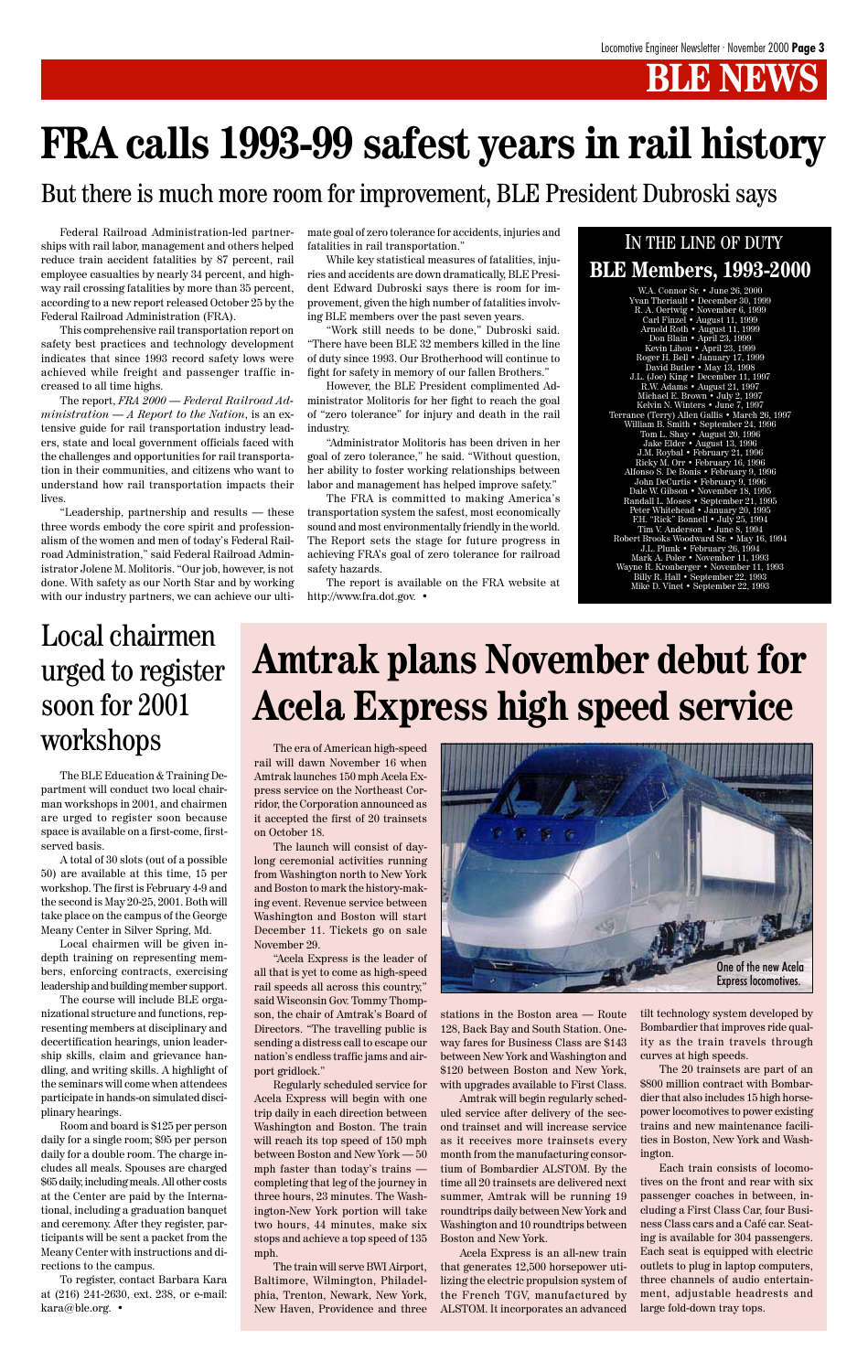## **BLE NEWS**

# **North Platte engineers reject UP scheduling plan**

A plan intended to eliminate unpredictable work schedules for Locomotive Engineers was rejected by BLE members on the Union Pacific Railroad in a North Platte, Neb., ratification vote on October 4.

The six-month trial agreement would have established scheduled reporting times for about 100 Engineers who operate trains on the North Platte to South Morrill, Neb., coal line. Engineers would have known weeks in advance of their scheduled work times and rest days.

"Earlier this year our membership

at North Platte demanded development of a schedule for over-the-road engineers that would meet a balance between work and home life," said BLE General Chairman Michael Young. "This proposed agreement contained 146 guaranteed scheduled days off annually (about 40% of the year), and appeared to meet that challenge.

"The proposed plan was innovative with advanced work/rest scheduling designs," Young added. "It represented tremendous cultural change for both our membership, and management, which may have accounted for the lack of acceptance at North Platte."

Some Locomotive Engineers who voted against the plan say it could have reduced their pay

by up to \$15,000 per year. Scientific studies conducted in fatigue management show predictable work times and rest periods have the potential for reducing, if not eliminating, fatigue in the rail-

road industry. Because of the current unpredictable crew-on-demand system that train crew members currently live with, fatigue continues to be

cited as the number one safety priority for Locomotive Engineers.

> In addition to the scheduling project, the proposed agreement would have established a new pay system that guaranteed Engineers earning minimums on a pertrip basis, with additional compensation for overtime, away from home expenses and other items.

The proposal was defeated by a 134-3 margin. •

The Center for Advanced Study of Law and Dispute Resolution Processes at George Mason University has appointed a group of key national leaders in the airline and railroad industries to guide and support its programs, which initially will focus on education associated with labor-management dispute resolution in the airline and railroad industries.

Harold A. Ross, general counsel of the Brotherhood of Locomotive Engineers, has been named a charter member of the advisory board. Ross has handled the BLE's legal affairs since the mid-1960s.

The center was created this summer as a partnership between George Mason's School of Law and Institute for Conflict Analysis and Resolution and the National Mediation Board.

"This advisory board is the foundation for the center's success in dispute resolution education," says Ronald Etters, director of the center. "The programs it identifies will be given priority for development and implementation."

In addition to Ross, other members of the center's Advi-

sory Board include:

Ray Benning, director, National Airline Division, International Brotherhood of Teamsters; Emerson Bouchard, vice president, Kansas City Southern Railway Co.; Robert Brodin, vice president, Northwest Airlines Inc.; Clare Burt, manager of collective bargaining, Association of Flight Attendants; Michael H. Campbell, senior vice president, Continental Airlines Inc.; Terry M. Erskine, vice president, Delta Air Lines Inc.; John J. Fleps, vice president, Burlington Northern Railroad and Santa Fe Railway Co.; William Hobgood, senior vice president, United Air Lines Inc.;

#### UAW-United Automobile Workers, AFL-CIO

#### **Passenger Airlines**

Air Alliance...ALPA Air Atlantic...IAM AirBC...ALPA Air Canada...IAM Air Midwest...IAM Air Nova...ALPA Air Ontario...ALPA Air Tran Airlines...AFA, IBT, TWU Air Transat, ..ALPA Air Wisconsin...AFA, ALPA, IAM Alaska Airlines...AFA, ALPA, IAM, IBT. TWU

Allegheny Commuter Airlines...AFA, ALPA, IBT

#### Comair...ALPA, IAM, IBT Continental Airlines...IACP. IAM, IBT. **TWL**

Continental Express... IACP, IAM, IBT Delta Air Lines....ALPA, TWU Express I (Northwest Airlink)...ALPA. **PACE** Frontier Airlines...TWU Great Lakes Aviation...LAM, IBT Hawaiian Airlines... APA, ALPA, IAM, TWU Horizon Air...AFA, IBT, TWU Kelowna Flightcraft Air Charter...ALPA KLM...TWU Labrador Airways...IAM

Mesa Airlines...AFA, ALPA Mesaba Aviation...AFA, ALPA, TWU Midway Airlines...AFA, ALPA, IAM Midwest Express...AFA, ALPA

Air Transport International, .. IBT Atlas Air., ALPA DHL. ALPA, IBT Emery Worldwide Airlines...ALPA Fine Air...IBT Polar Air Cargo Airlines...ALPA Tower Air...AFA, ALPA United Parcel Service...IBT, IPA

\* Foreign Flag Carriers: The IAM represents employees of the following: Aer Lingus, Aero Peru, Alitalia Airlines, ALM, Antillean-Airlines, Bahamasair, British Airways, BWIA, Continental Micronesia, Dominicana, El Al-Israel, LIAT, Lufthansa, Mexicana, Philippine Airlines, SwissAir, and Varig. In addition, the **IBT** represents employees of Continental Micronesia.

TRADES DEPARTMENT LABEL  $\begin{array}{cc} \mathsf{A} & \mathsf{N} & \mathsf{D} \end{array}$ SERVICE UNION  $A F L - C + O$ and all the state September/October 2000

Joshua M. Javits, executive director, Labor Relations Association of Passenger Railroads; Arthur M. Luby, O'Donnell, Schwartz & Anderson; Mark R. MacMahon, vice president, Norfolk Southern Corp.; Donald W. Maliniak, vice presi-

dent, Federal Express Corp.; John Marchant, vice president, Union Pacific Railroad Co.; Clinton J. Miller III, general counsel, United Transportation Union; Susan Oliver, senior vice president, American Airlines Inc.; Joel M. Parker, in-

ternational vice president, Transportation-Communications International Union; Kenneth R. Peifer, vice president, CSX Transportation; Robert Roach, general vice president, International Association of Machinists and Aerospace

Workers; Seth Rosen, director of representation, Air Line Pilots Association; Irving Rudowitz, senior vice president, British Airways; Linda A. Schwartzstein, vice provost and professor of law, George Mason University. •

his list has been compiled from information supplied by the AFL-CIO unions cited and other sources. In some cases, one or more of the unions may be in negotiations or mediation for amendment (renewal) of contracts with one or more airlines.

**UNION PACIFIC** 

#### **Unions**

AFA-Assn. of Flight Attendants, AFL-CIO ALPA-Air Line Pilots Assn., AFL-CIO APA-Allied Pilots Assn.

**Union Label Airlines** 

APFA-Assn. of Professional Flight Attendants CWA-Communications Workers of

America, AFL-CIO

IAM\*-International Assn. of Machinists & Aerospace Workers, AFL-CIO IACP-Independent Assn. of Continental

**Pilots** IBT\*-International Brotherhood of

Teamsters, AFL-CIO IPA-Independent Pilots Assn.

PACE-Paper, Allied-Industrial, Chemical & Energy Workers International Union, AFL-CIO

TWU-Transport Workers Union. AFL-CIO

Aloha Airlines...AFA, ALPA, IAM, IBT, TWU

Aloha Island Air...IBT, IAM, IBT America West...AFA, ALPA, IBT, TWU American Airlines... APA, APFA, TWU American Eagle....AFA, ALPA, TWU American Trans Air...AFA, ALPA, IBT Atlantic Coast Airlines...AFA, ALPA Atlantic Southeast Airlines... AFA, ALPA Bearskin Airlines...ALPA Bemidji Aviation...IAM Big Sky Airlines...IAM Business Express...AFA CCAIP...AFA, ALPA, IBT Calm Air...ALPA ¥ Canada 3000...ALPA Canadian Airlines International. ALPA, **IAM** Canadian Regional Airlines...ALPA Champion Air., M.PA Chautauqua Airlines...IBT, TWU

Northwest Airlines...ALPA, IAM, IBT, TWU Olympic Airways...IAM Ontario Express...IAM Pan American Airways...AFA, ALPA Piedmont Airlines...AFA, ALPA, IAM ProAir...AFA. UAW PSA Airlines... AFA, ALPA, IAM, IBT Reeve Aleutian Airways...ALPA Skyway Airlines...ALPA Southwest Airlines... IAM, IBT, TWU Spirit Ainlines....ALPA, TWU Sun Country Airlines...ALPA, IBT, TWU Tampa Airlines...IAM Tower Airlines AFA Trans States Airlines...ALPA, IBT Trans World Alrlines....ALPA, IAM, TWU United Airlines...AFA, ALPA, IAM, TWU United Feeder Service...TWU US Airways...AEA, ALPA, CWA, IAM, TWU World Airways...IBT, TWU

**Cargo Airlines** 

# BLE general counsel named charter member of rail/airline dispute resolution advisory board at George Mason University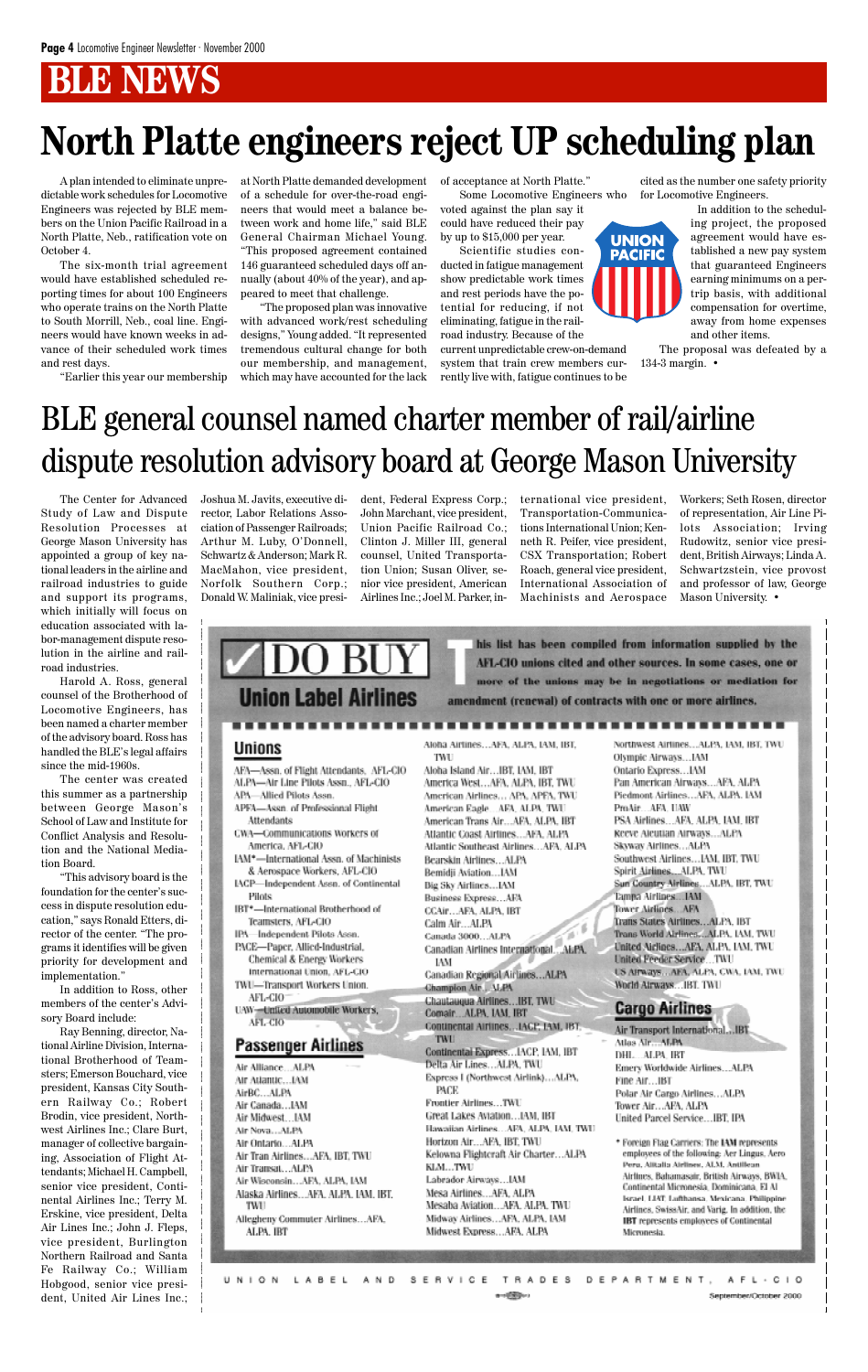# **BLE NEW**

On Thursday, November 2, BLE President Edward Dubroski joined AFL-CIO President John Sweeney, AFL-CIO Executive Vice President

Linda Chavez-Thompson, USWA President George Becker, SEIU President Andrew Stern, AFSCME President Gerald McEntee, LIUNA President Terry

O'Sullivan and other national and Cleveland-area union leaders for worksite appearances and a downtown rally to urge working families to get to the polls on November 7.

The labor leaders were joined by candidates both from statewide and local races in Ohio. The union leaders came to Cleveland as part of a bus tour through Ohio and Michigan, which was part of a campaign sponsored by the AFL-CIO in key Midwestern states. More than 500 people at-

tended the highspirited rally, which was intended to muster support for AFL-CIO and BLE-endorsed candidates, including Al Gore and Joseph Lieberman.

Dubroski was introduced at the rally by BLE Division 3 (Cleveland) Local Chairman Mike Fitzgerald, who noted the BLE's unique position as the oldest labor organization in North America, founded in Marshall, Mich. in 1863 and headquartered in Cleveland since 1870.

After Fitzgerald's rousing

# **AFL-CIO rallies Cleveland voters**



More than 500 union members and supporters crowded the downtown Cleveland Convention Center for the rally, including dozens of members from the International Union of Painters and Allied Trades (IUPAT).



BLE Division 3 (Cleveland) Local Chairman Mike Fitzgerald introduces BLE President Dubroski during the rally, flanked by AFL-CIO Executive Vice President Linda Chavez-Thompson, left, and AFL-CIO President Sweeney.

From left: BLE President Dubroski and AFL-CIO President Sweeney prepare to make their entrance into the Convention Center where the



Above: This member of the American Federation of Teachers (AFT) let the rally go to her head.

Left: From left: Brother Fitzgerald and BLE Special Representative John Tolman spent time working on the AFL-CIO phone bank, calling working families and encouraging them to vote on November 7.







introduction, Dubroski fired up the crowd by talking about what a Gore-Lieberman victory could do for the people of the United States. The focus of the rally was health care and Dubroski noted that the cost of healthcare was rising in general and specifically cited the rising cost of the BLE's healthcare.

"They say you can tell a lot about a society by how they treat their young and their old," Dubroski said. "We live in the greatest and wealthiest country in the world. And yet, despite our wealth, tens of millions of children have no health care, and many more millions of elderly Americans are forced to choose between eating well and taking their medications. Honest, decent, hardworking parents are unable to provide affordable health care for their families. So, by that standard, our society should hang its head in shame.

"In the railroad industry,

the cost for our national health plan this year is right at one billion dollars... for fewer than two hundred thousand workers," he continued. "Last week, we learned that premiums are going up by almost 19% next year. Much of that is driven by prescription prices, which are rising by almost 25% a year... We need a national health plan that takes care of those children, that provides prescription benefits under Medicare for the elderly, and that makes health care affordable for working Americans."

The efforts of these leaders and other dedicated union members worked in the Cleveland area. Voters in Cuyahoga County overwhelmingly voted for the Gore-Lieberman ticket, however, George W. Bush carried Ohio's 21 Electoral College votes. •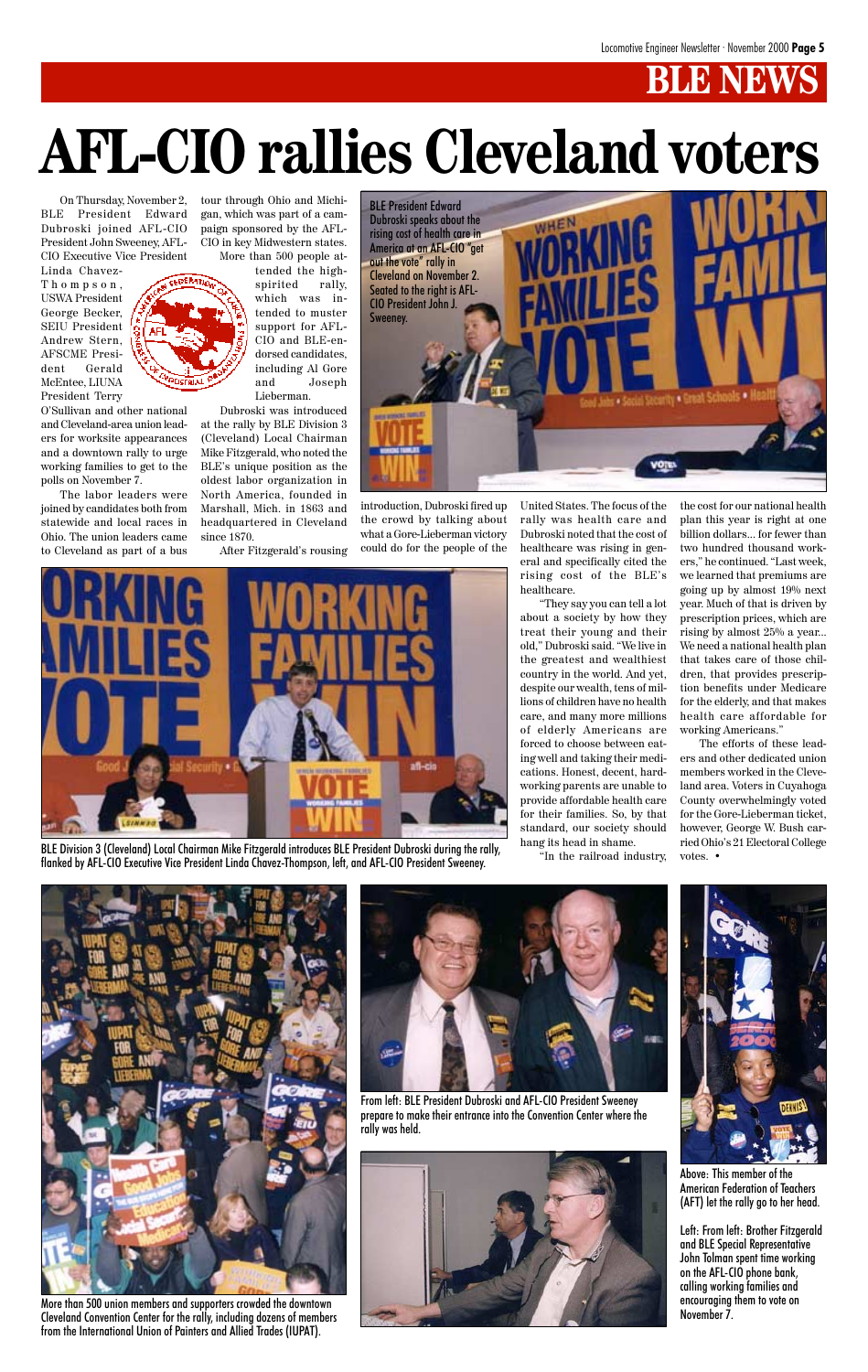# **BLE SENIOR REPORT**

Railroad Retirement Act employee annuities are subject to dual benefit reductions when social security benefits are also payable; and, they may be subject to reduction when certain public, non-profit or foreign pension payments are also due a retired employee.

The following questions and answers describe how railroad retirement annuities are affected when retired rail employees are also entitled to pensions from employers not covered by railroad retirement or social security.

#### **1. When was the noncovered service pension reduction in employee annuities legislated and how did it come about?**

The noncovered service pension reduction in railroad retirement benefits was introduced by 1983 social security legislation which also applied to the tier I benefits of railroad retirement employee annuities.

Social security and railroad retirement tier I benefits replace a percentage of a worker's pre-retirement earnings. The formula used to compute benefits includes factors that ensure lowerpaid workers get a higher return than highly-paid workers. For example, lower-paid workers could get a social security or tier I benefit that equals about 60 percent of their pre-retirement earnings. The average replacement rate for highly-paid workers is about 25 percent. Before 1983, such benefits for people who spent time in jobs not covered by railroad retirement or social security were computed as if they were long-term, low-wage workers. They received the advantage of the higher percentage benefits in addition to their other pension. The modified formula eliminated this advantage.

**2. In general terms, which employees are affected by this reduction and what types of benefits would cause a reduction?**

For employees first eligible for a railroad retirement annuity and a Federal, State or local government pension after 1985, there may be a reduction in their tier I benefits for receipt of a public pension based, in part or in whole, on employment not covered by social security or railroad retirement after 1956. This may also apply to certain

other payments not covered by railroad retirement or social security, such as from a non-profit organization or from a foreign government or a foreign employer. It includes both periodic payments, as well as lumpsum payments made in lieu of periodic pay-

ments. It does not include military service pensions, payments by the Department of Veterans Affairs, or certain benefits payable by a foreign government as a result of a totalization agreement between that government and the United States.

#### **3. If a noncovered service pension reduction is required in a railroad retirement employee annuity, how would it be applied?**

Unlike the dual benefit offset for social security entitlement applied by deducting the amount of the social security benefit from the annuitant's tier I railroad retirement benefit, an alternate factor is used in the tier I benefit computation of annuitants with such pensions.

A tier I benefit is calculated in the same way as a social security benefit. In computing a tier I benefit, an employee's creditable earnings are adjusted to take into account the changes in wage levels over a worker's lifetime. This procedure, called indexing, increases creditable earnings from past years to reflect average national wage levels at the time of the employee's retirement. The adjusted earnings are

used to calculate the employee's "average indexed monthly earnings" and a formula is applied to determine the gross tier I amount.

This benefit formula has three levels. Each level of earnings is multiplied by a specified percentage. The first level of earnings is multiplied by 90 percent, the second by 32 percent, and

the final level by 15 percent. The results are added to obtain the basic benefit rate.

For those first eligible in 2000, the gross tier I benefit is equal to: 90 percent of the first \$531 of average indexed monthly earnings, plus 32 percent of the amount of those

earnings over \$531 up to \$3,202, plus 15 percent of those earnings in excess of \$3,202.

Beginning with 1986, a reduction in the 90 percent factor was phased in until, for employees subject to the noncovered service pension reduction and who became eligible in 1990 or later, the 90 percent factor is reduced to as low as 40 percent. Consequently, a 62-year old employee retiring this year, who is eligible for a noncovered service pension and whose average indexed monthly earnings are \$1,200, would receive, after the reduction for early retirement, a tier I benefit of \$337.26, rather than the \$547.06 otherwise payable.

However, for employees with relatively low noncovered service pensions, there is a guarantee that the amount of the reduction in tier I cannot be more than 50 percent of the pension.

**4. Are there any provisions exempting retired railroad employees who also receive noncovered service pensions from this reduction?**

Railroad retirement annuitants who are under full retirement age and who work after retirement can earn more in the year 2001 without having their benefits reduced, as a result of increases in earnings limits indexed to average national wage increases.

Railroad retirement annuities generally consist of tier I and tier II benefits and may include certain vested dual benefit payments and/or a supplemental benefit. Like social security benefits, railroad retirement tier I benefits and vested dual benefits paid to employees and spouses, and tier I, tier II and vested dual benefits paid to survivors are subject to earnings deductions if post-retirement earnings exceed certain exempt amounts.

Legislation passed in April 2000 eliminated earnings deductions for those of full social security retirement age (age 65 in 2001). Deductions, however, remain in effect for the months before the month of full retirement age during the calendar year of attainment.

Railroad retirement annuities, like social security benefits, are scheduled to increase in January 2001 on the basis of the rise in the Consumer Price Index (CPI) during the 12 months preceding October 2000.

Cost-of-living increases are calculated in both the tier I and tier II benefits included in a railroad retirement annuity. Tier I benefits, like social security benefits, will increase by 3.5 percent, which is the percentage of the CPI rise. Tier II benefits will increase by 1.1 percent, which is 32.5 percent of the CPI rise. Vested dual benefit payments and supplemental annuities also paid by the Railroad Retirement Board are not adjusted for the CPI rise.

In January 2001, the average regular railroad retirement employee annuity will increase \$37 a month to \$1,418 and the average of combined benefits for an employee and spouse will increase \$53 a month to \$2,043. For aged widow(er)s, the average survivor annuity will increase \$25 a month to \$851.

If a railroad retirement annuitant also receives a social security benefit, the increased tier I benefit is reduced by the increased social security benefit. Tier II cost-of-living increases are not reduced by social security increases.

For those beneficiaries covered by Medicare, the basic Part B premium generally deducted from monthly benefits increases from \$45.50 to \$50.00 in 2001.

In late December, annuitants will receive letters from the Railroad Retirement Board providing a breakdown of their increased annuity rates.

### Retirees to get cost of living adjustment

For those under age 65 throughout 2001, the exempt earnings amount rises to \$10,680 from \$10,080 in 2000. For beneficiaries attaining age 65 in 2001, the exempt earnings amount rises to \$25,000 in 2001 from \$17,000 in 2000 for the months before the month age 65 is attained.

For those under age 65, the earnings deduction is \$1 in benefits for every \$2 of earnings over the exempt amount. For those attaining age 65 in 2001, the deduction is \$1 for every \$3 of earnings over the exempt amount in the months before the month age 65 is attained.

Earnings consist for this purpose of all wages received for services rendered, plus any net earnings from self-employment. Interest, dividends, certain rental income or income from stocks, bonds, or other investments are not considered earnings for this purpose. Retired employees and spouses, regardless of age, who work for their last pre-retirement nonrailroad employer are also subject to an earnings deduction, in their tier II and supplemental benefits, of \$1 for every \$2 in earnings up to a maximum reduction of 50 percent. This earnings restriction does not change from year to year and does not allow for an exempt amount.

A spouse benefit is subject to reduction not only for the spouse's earnings, but also for the earnings of the employee, regardless of whether the earnings are from service for the last pre-retirement nonrailroad employer or other post-retirement employment.

Special work restrictions applicable to disability annuitants do not change in 2001.

Regardless of age and/or earnings, no railroad retirement annuity is payable for any month in which the annuitant (retired employee, spouse or survivor) works for a railroad employer or railroad union.

For more details, members can call the Board's automated toll-free RRB Help-Line at (800) 808-0772 or by checking its Web site at www.rrb.gov. •

# **Retirees who work can earn more in 2001**

# **How dual benefit reductions impact Railroad Retirement**

See Dual Benefit Reductions, Page 7



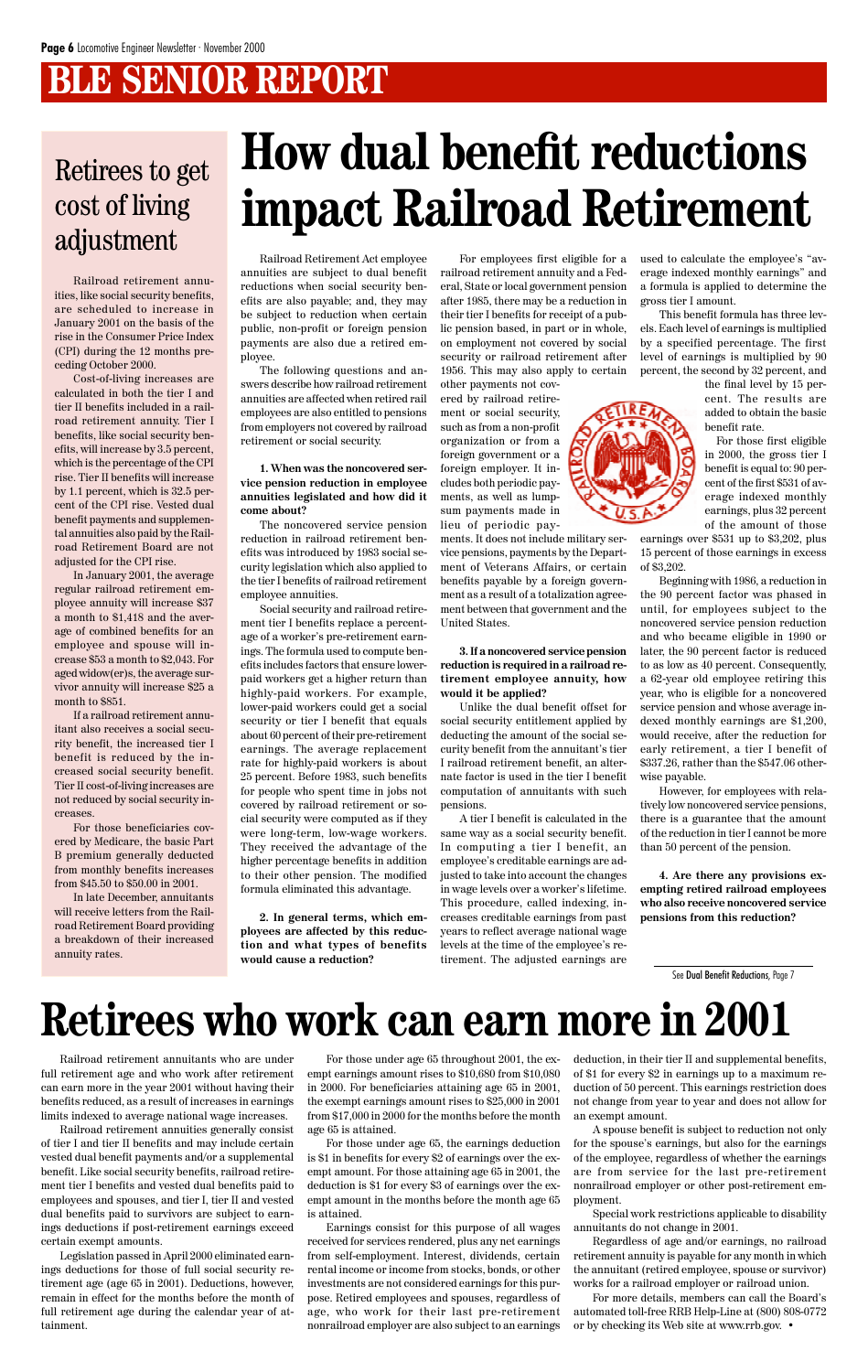# **JARTERLY INCOME**



Railroad retirement employee annuitants also receiving a noncovered service pension who attained age 62 before 1986, or who became entitled to a railroad retirement disability annuity before 1986 and remained entitled to it in any of the 12 months before attaining age 62 (even if the employee attained age 62 after 1985) are not affected by the noncovered service pension reduction. Railroad retirement employee annuitants who received, or were eligible to receive, their noncovered service pensions before 1986 would not be affected. They are considered eligible if they met the requirements of the pension plan before January 1986, even if they continued to work. The reduction also does not apply to:

• Federal workers hired after December 31, 1983;

• Persons employed on December 31, 1983, by a nonprofit organization that was exempt from social security and became mandatory covered under social security on that date;

• Railroad employees whose pension is based entirely on noncovered employment before 1957; and

• Railroad employees eligible for a noncovered service pension who have 30 or more years of substantial railroad retirement and/or social security earnings are generally exempt from the reduction. Also, employees with 21 to 29 years of substantial earnings may be subject to a lesser reduction. In such cases, the 90 percent factor is reduced in increments of five percent, providing factors ranging from 85 percent for employees with 29 years of substantial earnings to 45 percent for those with 21 years.

**5. What is considered a year of "substantial earnings" for purposes of exempting a person**

**from the reduction for a noncovered service pension?**

A year of "substantial earnings" is not the same as a year of service. For 1951-78, the amount of earnings needed for a year of coverage is 25 percent of the annual social security maximum creditable earnings bases in effect for those years.

For years after 1978, the amounts are 25 percent of what the maximum earnings bases would have been if the 1977 Social Security Amendments had not been enacted. For example, in 1975, earnings of \$3,525 would be considered a year of substantial earnings; in 1985, earnings of \$7,425 would be needed; in 1995, earnings of \$11,325; and in 2000, earnings of \$14,175.

#### **6. Are any reductions made in railroad retirement spouse or widow(er) benefits if a public service pension is also payable?**

Yes. The tier I portion of a spouse or widow(er) annuity may also be reduced for receipt of any Federal, State or local pension separately payable to the spouse or widow(er) based on their own earnings.

The reduction generally does not apply if the employment on which the public pension is based was covered under the Social Security Act on the last day of public employment. (A special rule applies to Federal employees who switch from the Civil Service Retirement System to the Federal Employees Retirement System.)

Most military service pensions and payments

from the Department of Veterans Affairs will not cause a reduction. For spouses and widow(er)s subject to the public pension reduction, the tier I reduction is equal to 2/3 of the amount of the public pension.

**7. Where can more specific information on how noncovered pensions affect railroad retirement benefits be obtained?**

Individuals who may be affected should contact the nearest field office of the Railroad Retirement Board for information as to how their noncovered service pensions could affect their railroad retirement benefits.

**SOUTHERN** struggling to overcome service problems stemming

> For the phone number or address of the nearest Board field office, persons should look in the telephone directory under "United States Government," or check with their rail employer, post office, or Federal Information Center. They can also find this information by calling the automated RRB Help-Line at (800) 808-0772 or by checking the Board's Web site at www.rrb.gov. Most Board field offices are open from 9:00 a.m. to 3:30 p.m., Monday through Friday. •

### Dual Benefit Reductions

Continued from Page 6

**Burlington Northern Santa Fe** earned \$272 million, or 68 cents a share, in the third quarter, down from income of \$325 million, or 70 cents a share, in the third quarter of 1999. The nation's second largest railroad was hit by sharply higher fuel prices and lower grain and coal shipments.

Revenue in the quarter was \$2.32 billion, down 1% from \$2.34 billion in 1999. Operating expenses increased \$35 million to \$1.74 billion in the quarter, 2% higher than the \$1.71

billion expenses in the 1999 quarter. Diesel fuel expenses increased 36%, while other expense categories either were down or had small increases. Operating expenses also included \$20 million of costs incurred in the now terminated effort to merge with Canadian National Railway. •



**Canadian National Railway Co.** earned C\$216 million (US\$143 million) in the third quarter, up 9% from earnings of \$199 million for the same quarter in 1999.

Revenue in the quarter rose 4% to US\$880 million, and volume increased 4%. Operating expenses increased less than 2%, despite higher fuel costs. Operating income rose 9% to US\$269 million, and the ratio of operating expense to revenue improved by 1.4 points to 69.4%, the lowest among major railroads in North America. Net income for the first three quarters of 2000 was US\$463 million. In the comparable 1999 period, CN earned US\$356 million. CN's operating ratio for the first nine months of the year improved to 70.1% from 72.5% for the comparable 1999 period. •



Four of the five **Canadian Pacific** business units — Canadian Pacific Railway, CP Ships, PanCanadian Petroleum, Fording (mining) and Canadian Pacific Hotels and real estate activities — re-

ported higher income in the quarter. Only Canadian Pacific Railway was down, although its operating performance was improved from the year earlier period.

Thanks to higher income primarily from its oil and gas subsidiary, CP earned C\$466 million (US\$308.6 million), or C\$1.48 a share, in the third quarter. This is a huge increase compared to earnings of C\$267 million, or C80 cents a share, in the third quarter of 1999.

Railroad net income of US\$63 million was down from US\$74 million a year earlier, when the company had a favorable, nonrecurring, tax adjustment. Revenue increased by US\$24 million, or 4%, to US\$566 million. For the first nine months of 2000, CPR earned US\$183 million, up from US\$161 million in the comparable 1999 period. Revenue increased to US1.7 billion from US\$1.6 billion. •



**CSX Corp.** reported net income of \$427 million, or \$2.02 a share, in the third quarter. In the comparable 1999 period, the company lost \$113 million, or 54 cents a share.

Third quarter operating income at the company's CSX Transportation and CSX

Intermodal units totaled \$190 million, down 10.8% from \$213 million a year earlier. Rail and intermodal revenue edged up to \$1.79 billion from \$1.77 billion, while expenses were \$1.6 billion compared with \$1.56 billion.

Although CSX hasn't achieved its goals in rail operations, the indexes are moving in the right direction following the difficult year following the Conrail acquisition, company executives said.

Average train speed in the third quarter reached 19.7 mph, up from 17.5 a year earlier, but short of the 20-mph goal. Average dwell time in terminals, a key measure of system fluidity, improved to 27.7 hours from 33.4 hours in the 1999 third quarter. •





from its 1999 merger with part of Conrail, showed a small increase in profit from its railroad operations during the third quarter. NS reported a third quarter profit of \$99 million, compared with \$19 million in the same period of 1999.

But the results for the third quarter of this year included \$46 million in aftertax income from the sale of timber rights. And the third quarter of 1999 included a non-cash charge of \$31 million for a special work incentive program. Excluding those one-time items, NS earned \$53 million in this year's third quarter and \$50 million in the 1999 period.

Leading the revenue growth was intermodal traffic, which rose to an all-time high of \$287 million, a 7 percent increase. Revenue from hauling coal, however, was down 2 percent, to \$361 million. One of the bright spots for NS was a decline in its operating ratio, the percentage of revenue spent on running trains. It declined to 86.5 percent from last year's high of 90.3 percent. In past years, its operating ratio was in the mid-70s. •



Despite increased fuel prices, **Union Pacific Corp.** rode productivity improvements and revenue growth to increased third quarter net income of \$256 million, up 4%.

The railroad's results edged the \$.98 cents per share that was expected by financial analysts.

Net income in last year's third quarter was \$245 million, or \$.96 cents a share.

Union Pacific hiked freight rates about 3% percent in early September to help offset rising fuel prices.

The railroad poured millions of dollars into implementing its merger with Southern Pacific as service problems crippled the railroad in 1997 and 1998. The railroad believes it has begun to experience the benefits of a merger that brought it to a total of 36,000 miles of track in 23 states from the Midwest to the West and Gulf coasts.

For the first nine months of this year, Union Pacific had net income of \$685 million, a 21% improvement over the \$568 million in the same period last year. •

aaaaaaaaaaaaaaaaaaaaaaaaaaaaaaaaaaaaaaaaaaaaaaaaaaaaaaaaaaaaaaaaa aaaaaaaaaaaaaaaaaaaaaaa

aaaaaaaaaaaaaaaaaaaaaaaaaaaaaaaaaaaaaaaaaaaaaaaaaaaaaaaaaaaaaaaaa aaaaaaaaaaaaaaaaaaaaaaa